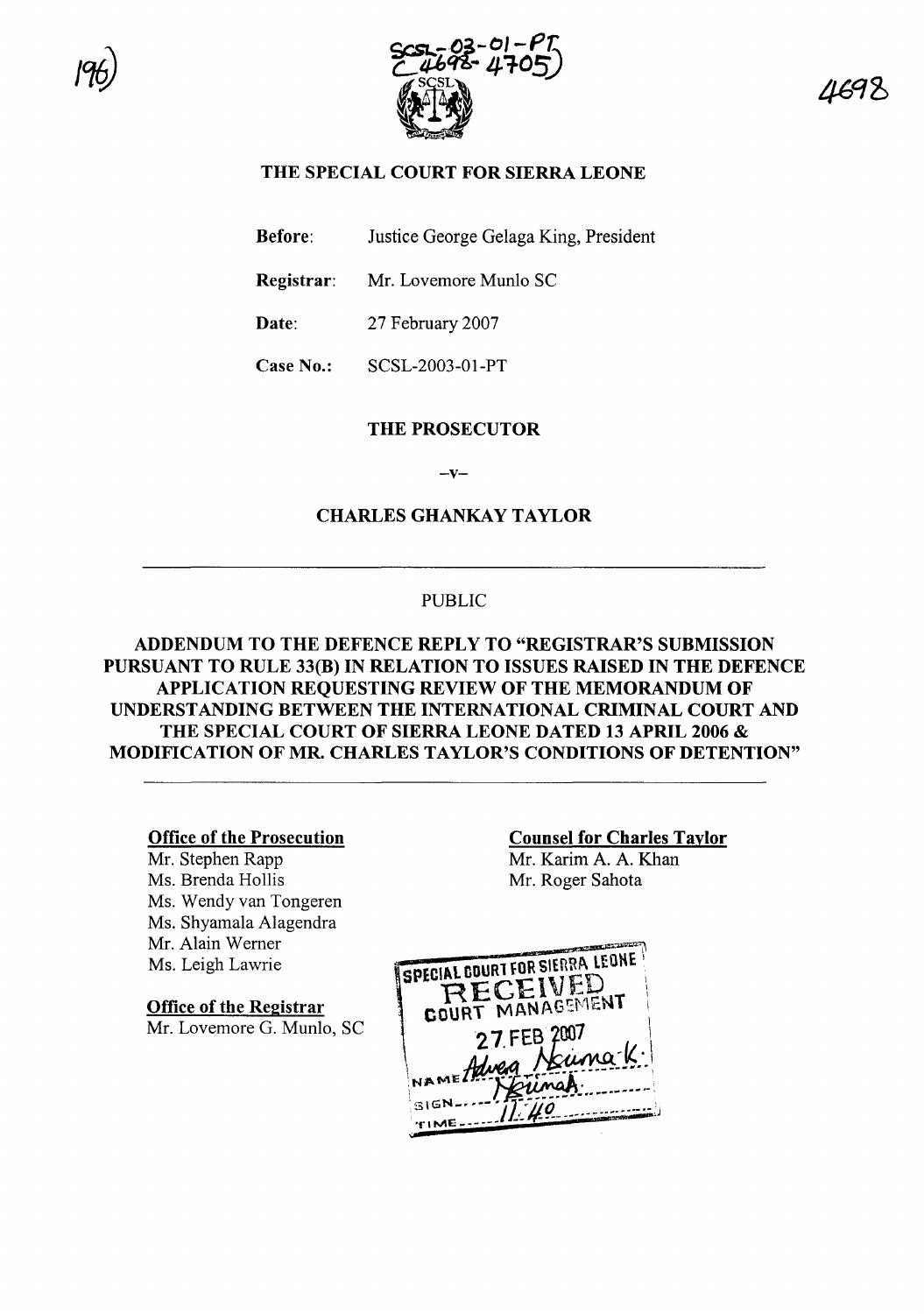### **I. Introduction and Background**

- 1. On 26 February 2007, the Defence for Mr. Charles Ghankay Taylor (the "Defence") filed a public "Defence Reply to the 'Registrar's Submissions Pursuant to Rule 33(B) in Relation to Issues Raised in the Defence Application Requesting Review of the Memorandum of Understanding Between the International Criminal Court and the Special Court of Sierra Leone Dated 13 April 2006 & Modification of Mr. Charles Taylor's Conditions of Detention".<sup>1</sup> ("Defence Reply")
- 2. In footnote 14 of the Defence Reply, the Defence explained that it had requested a Memorandum from the Office of the Principal Defender in regard to problems pertaining to the issuance of visas for Mr. Taylor's family members to visit him in The Hague. However, the Memorandum had not been completed by the time of filing.
- 3. The Office of the Principal Defender subsequently delivered to the Defence a Memorandum in the form of a letter addressed to Lead Counsel at  $6:00 \text{pm}$  on 26 February 2007.<sup>2</sup>

# **II. Conclusion and Request**

4. The Defence respectfully request that the President accept this Memorandum as an Addendum to the Defence Reply. According to Rule 19(C) of the Special Court for Sierra Leone Rules of Procedure and Evidence, the "President shall take all appropriate measures aimed at furthering the conduct of fair, impartial and expeditious trials and appeals." The Defence respectfully submit that due to the informative and pertinent nature of the Memorandum from the Office of the Principal Defender, it would be an appropriate measure for the President to accept the Memorandum as an Addendum to the Defence Reply.

<sup>&</sup>lt;sup>1</sup> *Prosecutor v. Taylor*, SCSL-03-01-PT-194, Defence Reply to the 'Registrar's Submissions Pursuant to Rule 33(B) in Relation to Issues Raised in the Defence Application Requesting Review of the Memorandum of Understanding Between the International Criminal Court and the Special Court of Sierra Leone Dated 13 April 2006 & Modification ofMr. Charles Taylor's Conditions of Detention', 26 February 2007.

<sup>&</sup>lt;sup>2</sup> See Letter from the Office of the Principal Defender to Mr. Karim Khan, Re: Visits to Mr. Taylor in The Hague and Other Issues, dated 26 February 2007. [Confidential Annex A]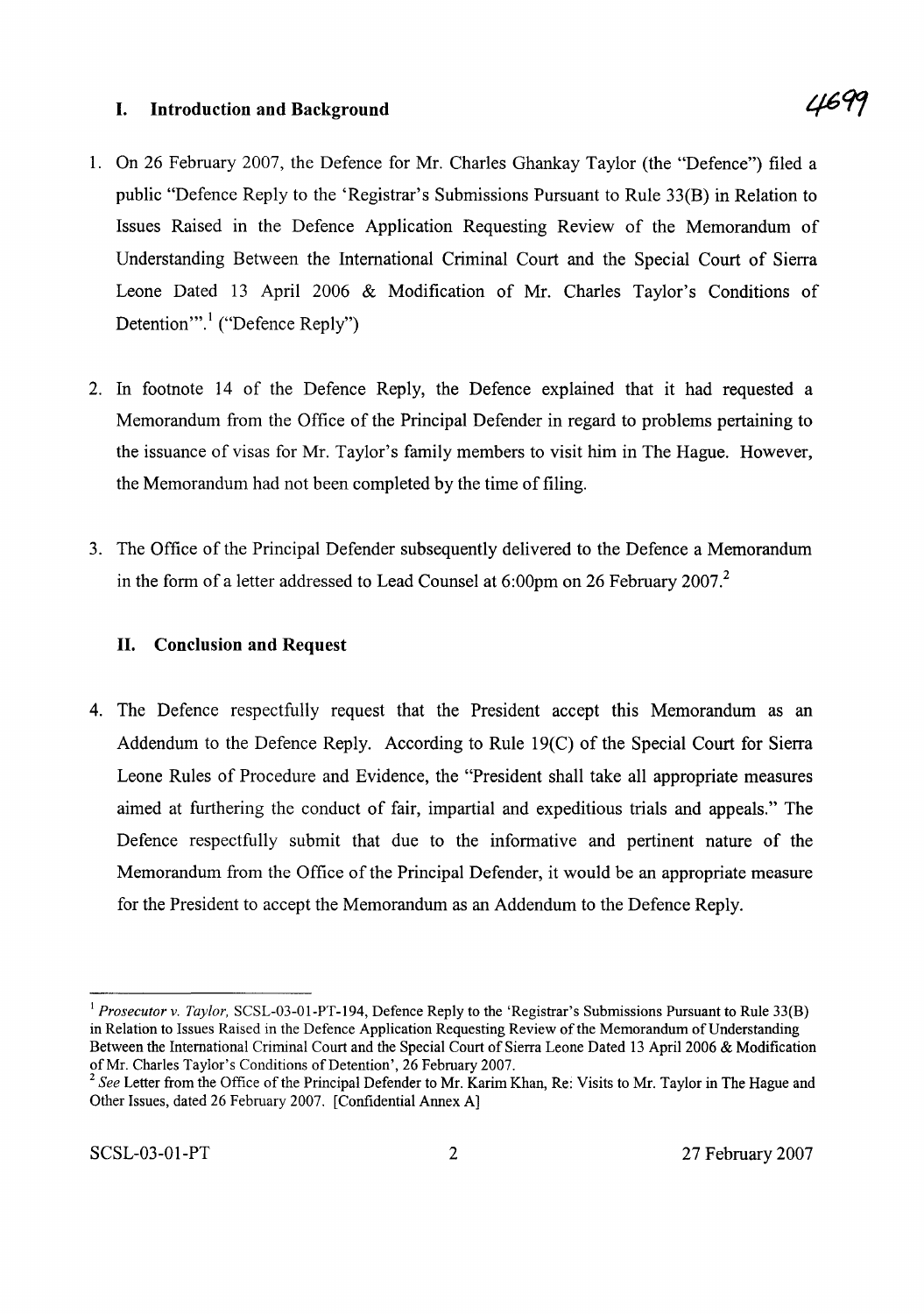Respectfully Submitted,

**Karim A. A. Khan Lead Counsel for Mr. Charles Taylor** Done in Freetown this  $27<sup>th</sup>$  Day of February 2007

 $\ddot{\phantom{a}}$ 

 $\mathcal{A}^{\mathcal{A}}$